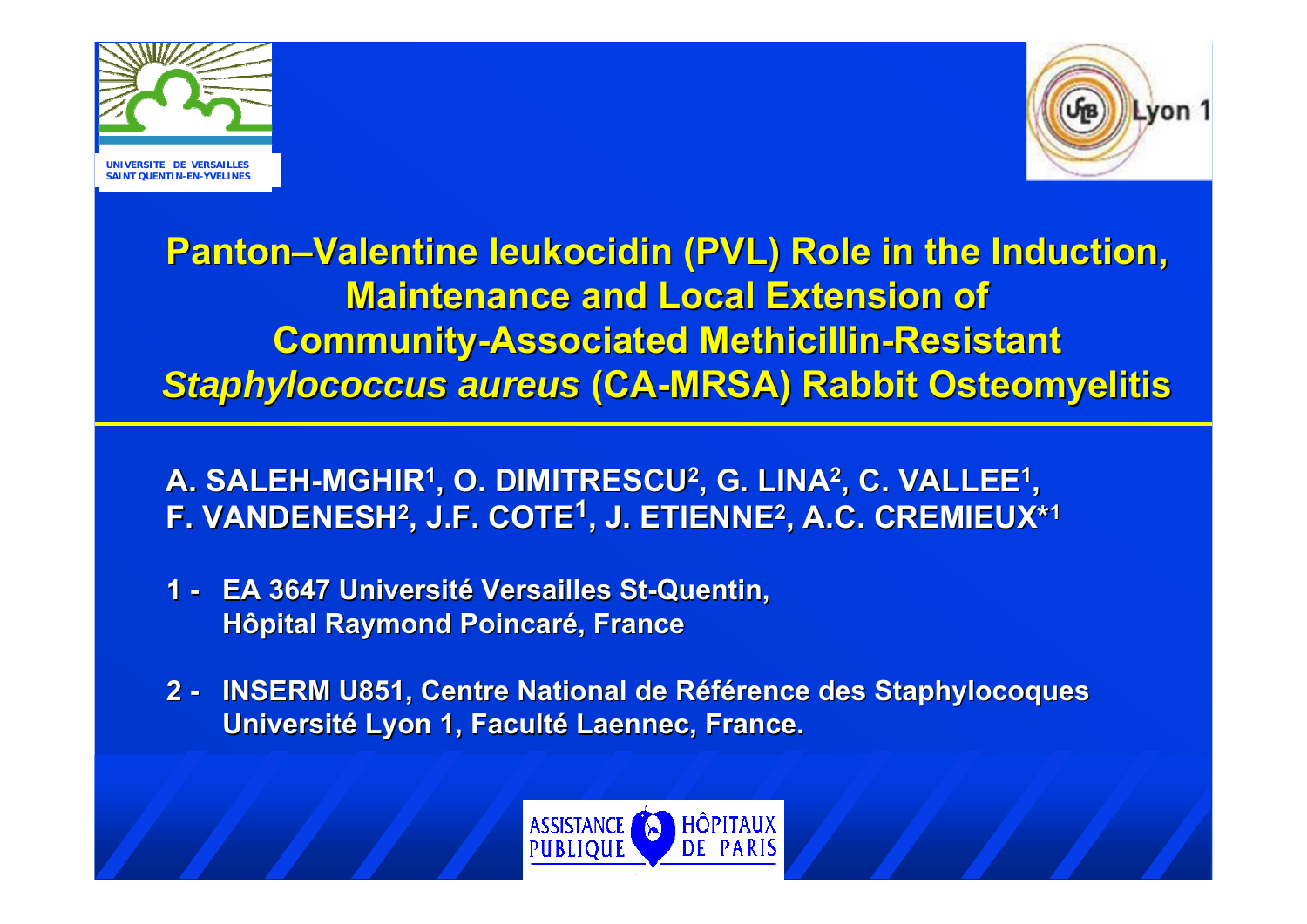## **Background Background**

- ◆ The role of PVL in CA-MRSA pathogenicity remains<br>controversial and might depend on the infection<br>site and/or experimental model
- $\blacklozenge$ Osteomyelitis has long been recognized as a major<br>clinical syndrome of invasive S. aureus disease.
- $\blacklozenge$ **The impact of PVL on the course of acute osteomyelitis in children and young adults osteomyelitis in children and young adults**
	- $\frac{1}{2}$  **was already suspected during the pre was already suspected during the pre-antibiotic era antibiotic era** *(Specifi (Specificimmunity in acute staphylococcal osteomyelitis. immunity in acute staphylococcal osteomyelitis. Valentine and Butler Lancet 1939;1: 973 Valentine and Butler Lancet 1939;1: 973-8)*
	- **BA was recently readdressed in the era of CA was recently readdressed in the era of CA-MRSA** *(CE Bocchini et al. Pediatrics 2006; 117:433 (CE Bocchini et al. Pediatrics 2006; 117:433-40 Dohin et al. Pediatr Infect Dis J. 2007; 26:1042 Dohin et al. Pediatr Infect Dis J. 2007; 26:1042-8)*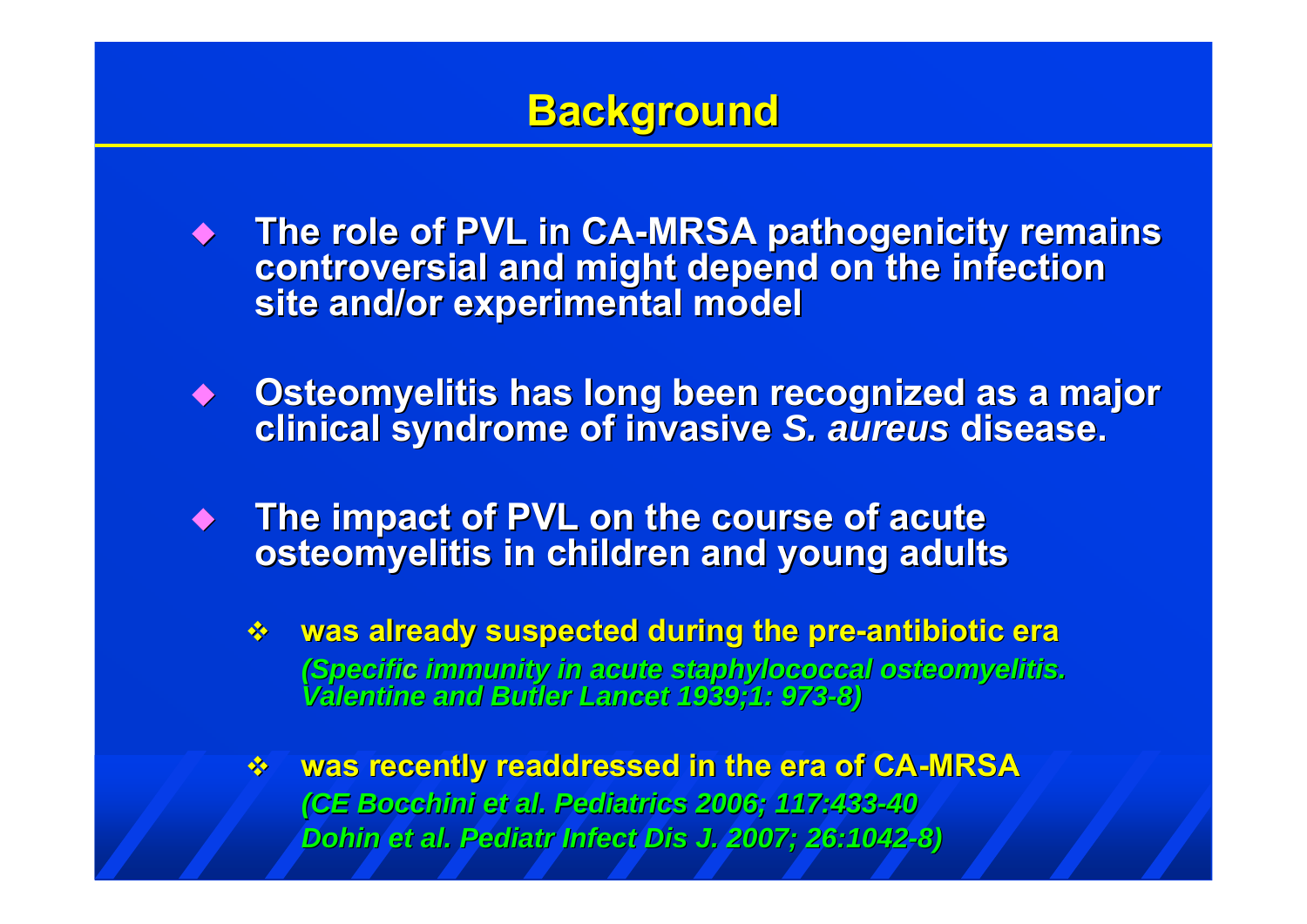### **Study Objective Study Objective**

# **Assess the specific role of PVL in a**

**in a CA-MRSA rabbit osteomyelitis model**

## **By comparing the outcomes of infections caused by**

 **PVL-positive MRSA USA 300: LAC PVL-negative isogenic strain: LAC Δ** *pvl* **(kindly provided by Frank R. DeLeo)**

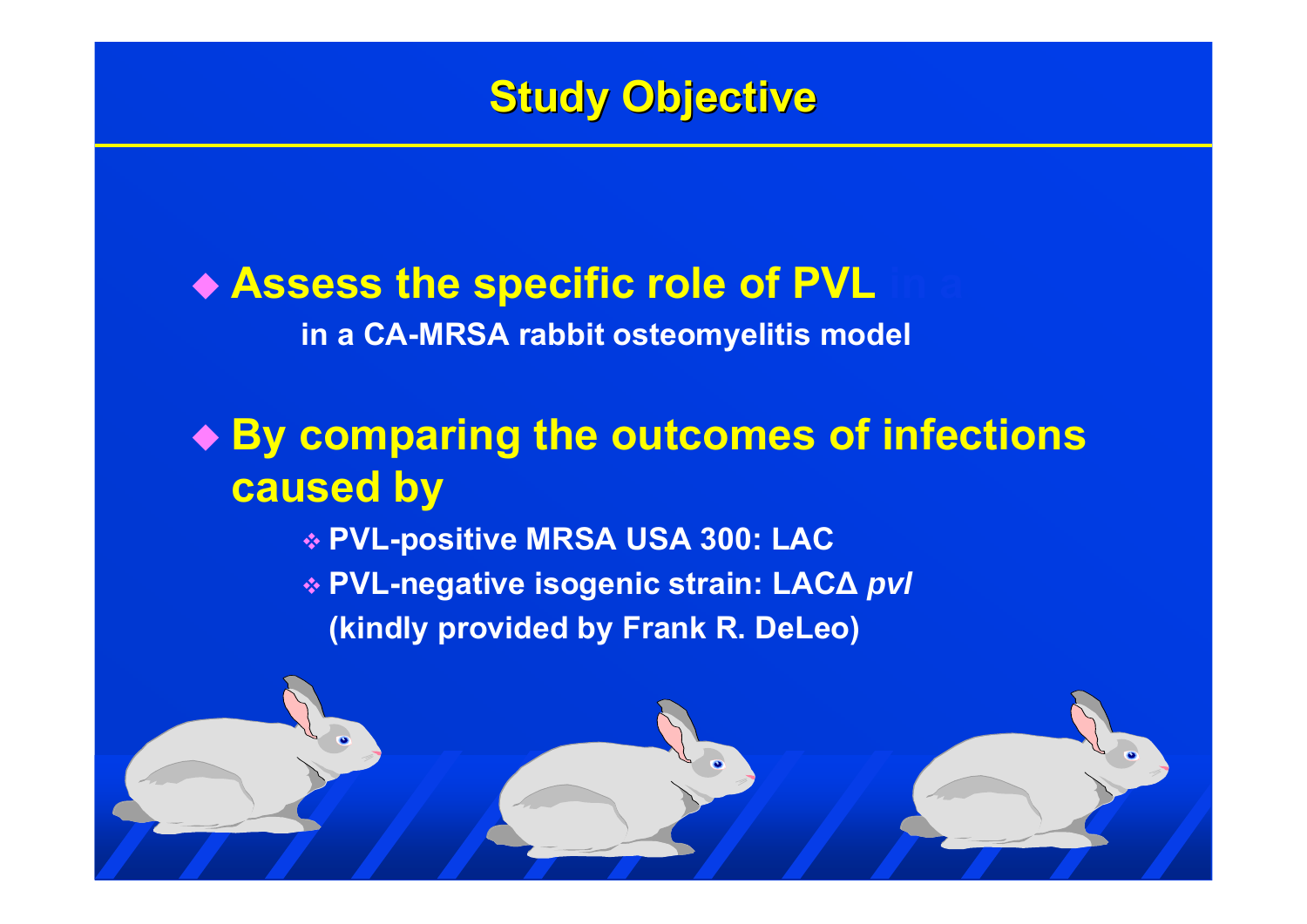#### **Rabbit osteomyelitis model Rabbit osteomyelitis model** *(Norden's model J Infect Dis 1970)*

**New Zealand white rabbits**

- **Intramedullary injection of a sclerosing agent (0.1 mL of 3% sodium tetradecyl sulfate) into the tibia, followed by 0.2 mL of inoculum**
- ◆ Inocula: 8×10<sup>5</sup> (low) or 4×10<sup>8</sup> (high) CA-MRSA **CFU (cultured in CCY and diluted in PBS)**

**On D7 and D28, rabbits were sacrificed**

- **Invertory** macroscopic findings: noted and photographed,
- infected tibias were removed and bacteria in crushed bones were counted.
- ❖ Serum samples : Anti PVLantibody and CRP titers

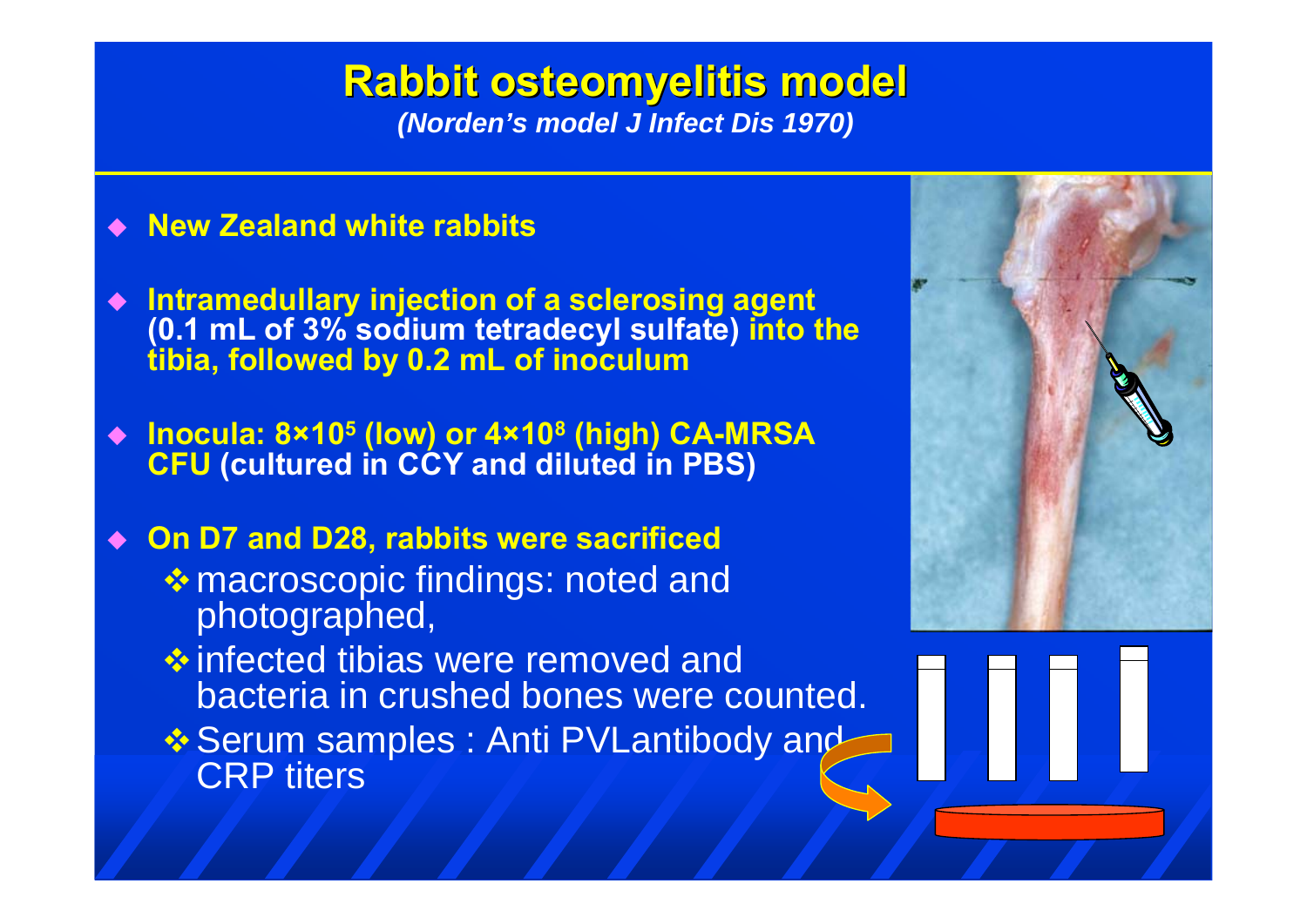### **Imaging and histopathological examinations**

 **Low inoculum: Serial MRI (Philips INTERA 1.5T) performed on 6 rabbits (D7, D14, D21)**

 **High inoculum: Plain film +MRI + histopathological examination of 6 rabbits at the time of sacrifice (D7 or D28)**

Muscle







Bone marrow**(JF Cotte)** Joint space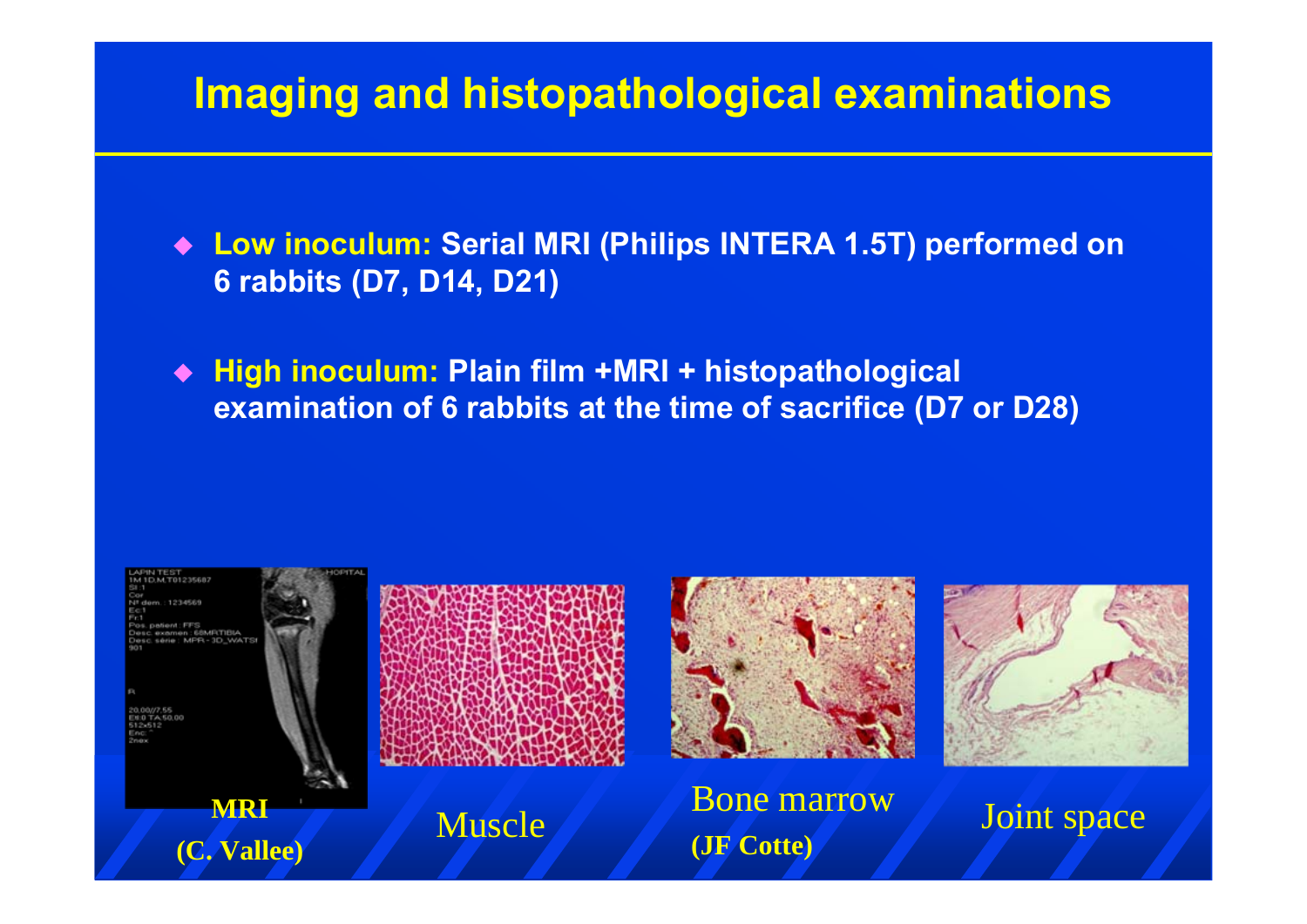### **Results Low Inoculum (8 x 105 CA-MRSA CFU)**



**\* Fisher's Exact test**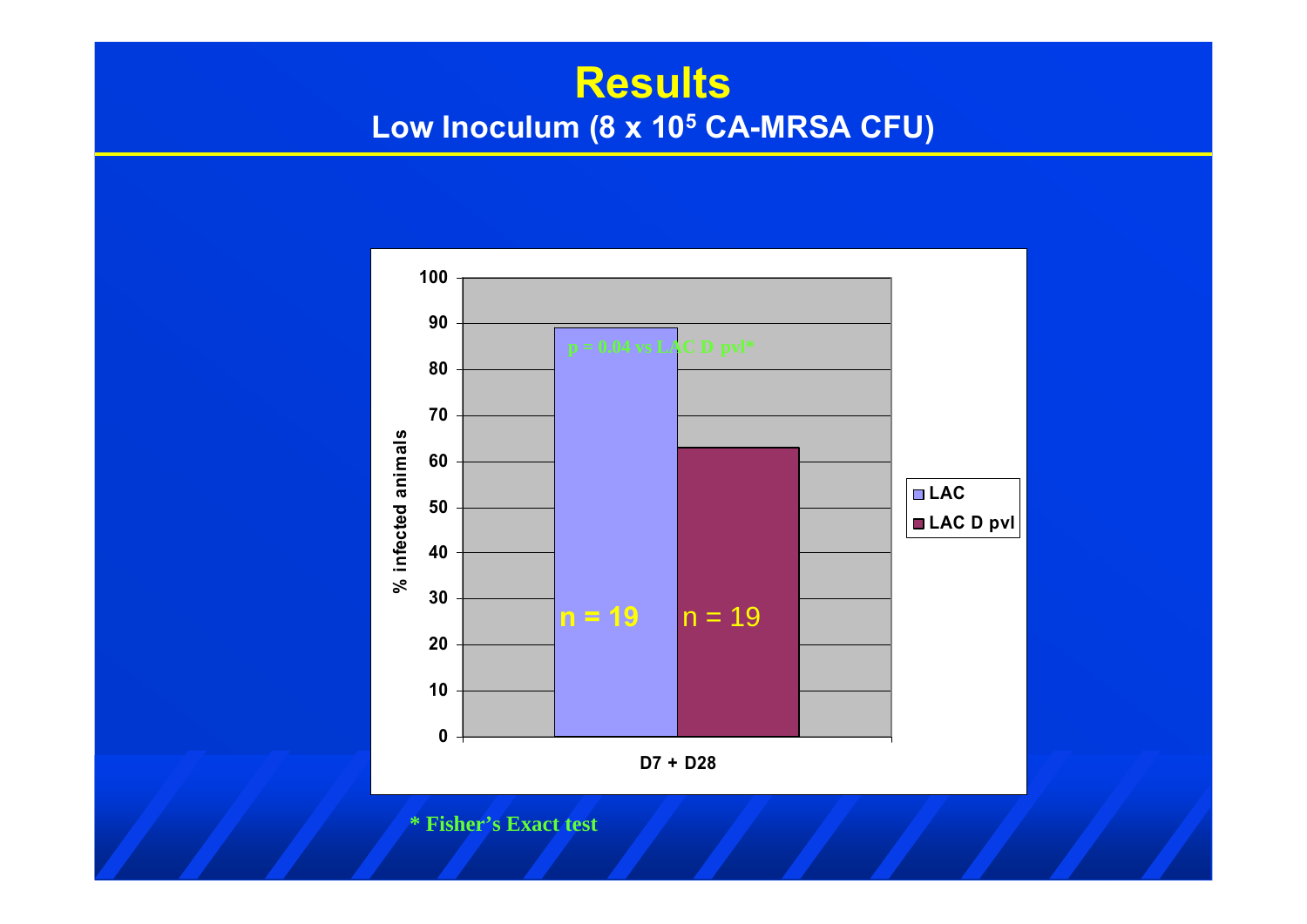#### **Results Results Low Inoculum (8×10<sup>5</sup> CA-MRSA CFU)**



**\* Mann-Whitney non-parametric U-test**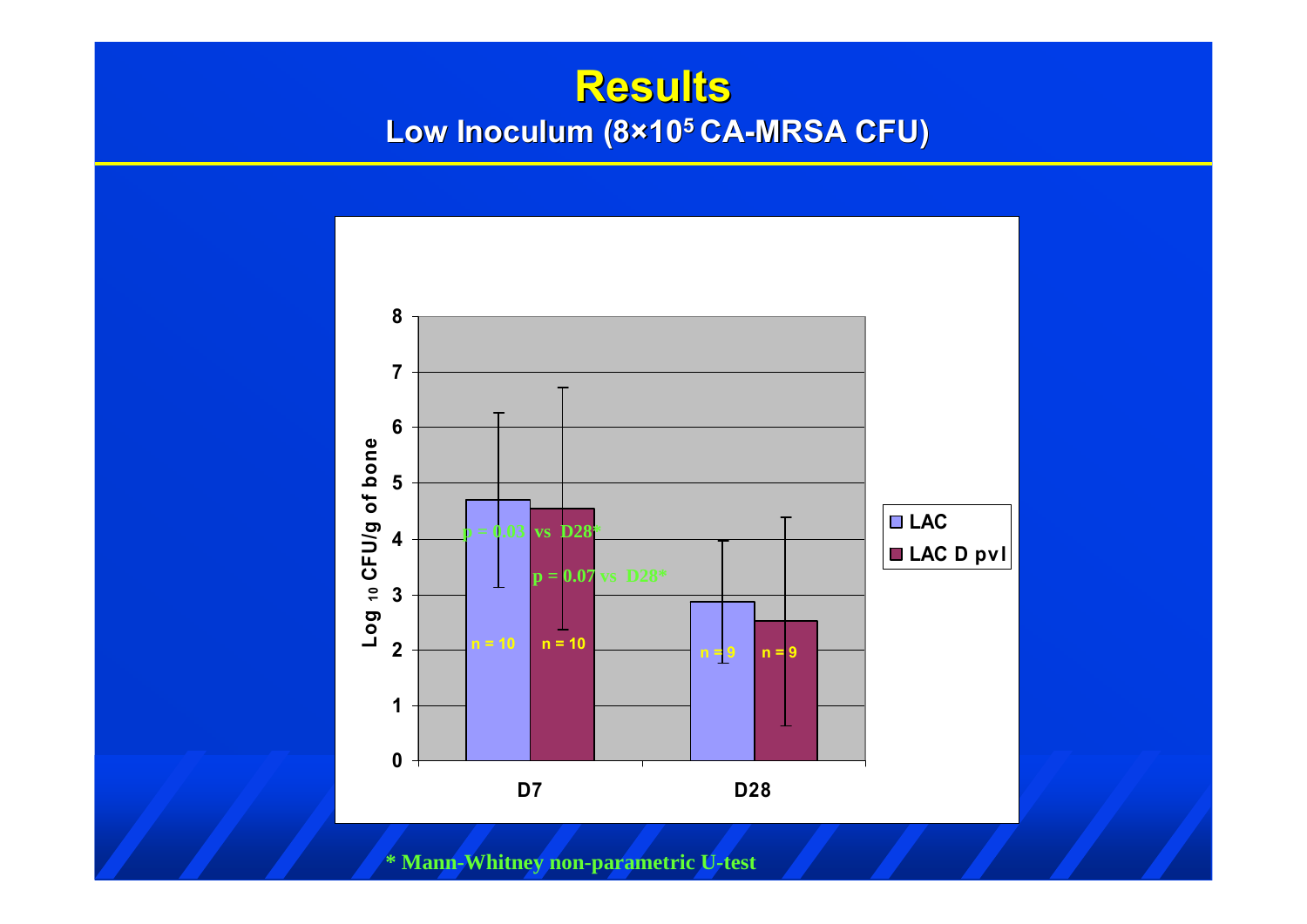### **MRI PVL MRI PVL+**



SI:1 N<sup>#</sup> dem.: 1234569  $\frac{E}{E}$ c:1 r:.<br>Pos. patient : FFS<br>Desc. examen : 68MRTIBIA<br>Desc. série : MPR - 3D\_WATSf 901

20.00//7.55<br>Etl:0 TA:50.00<br>512x512 Enc: 2nex

 $\overline{a}$ 



 $4.6 \log_{10} CFU/g$ 

Nuide

 $\overline{O}$ 

ىن

Control **D28**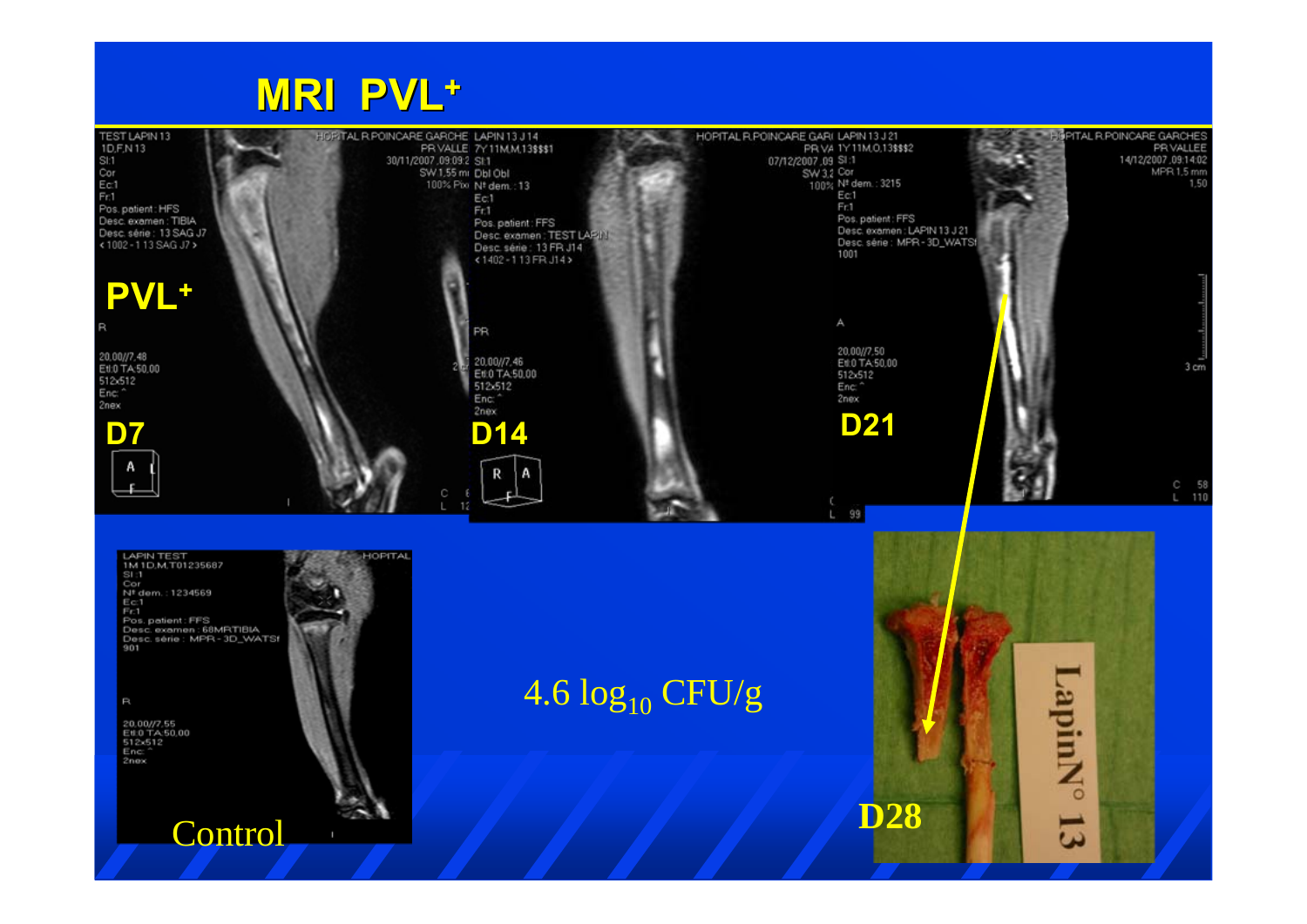#### **MRI PVL MRI PVL-**

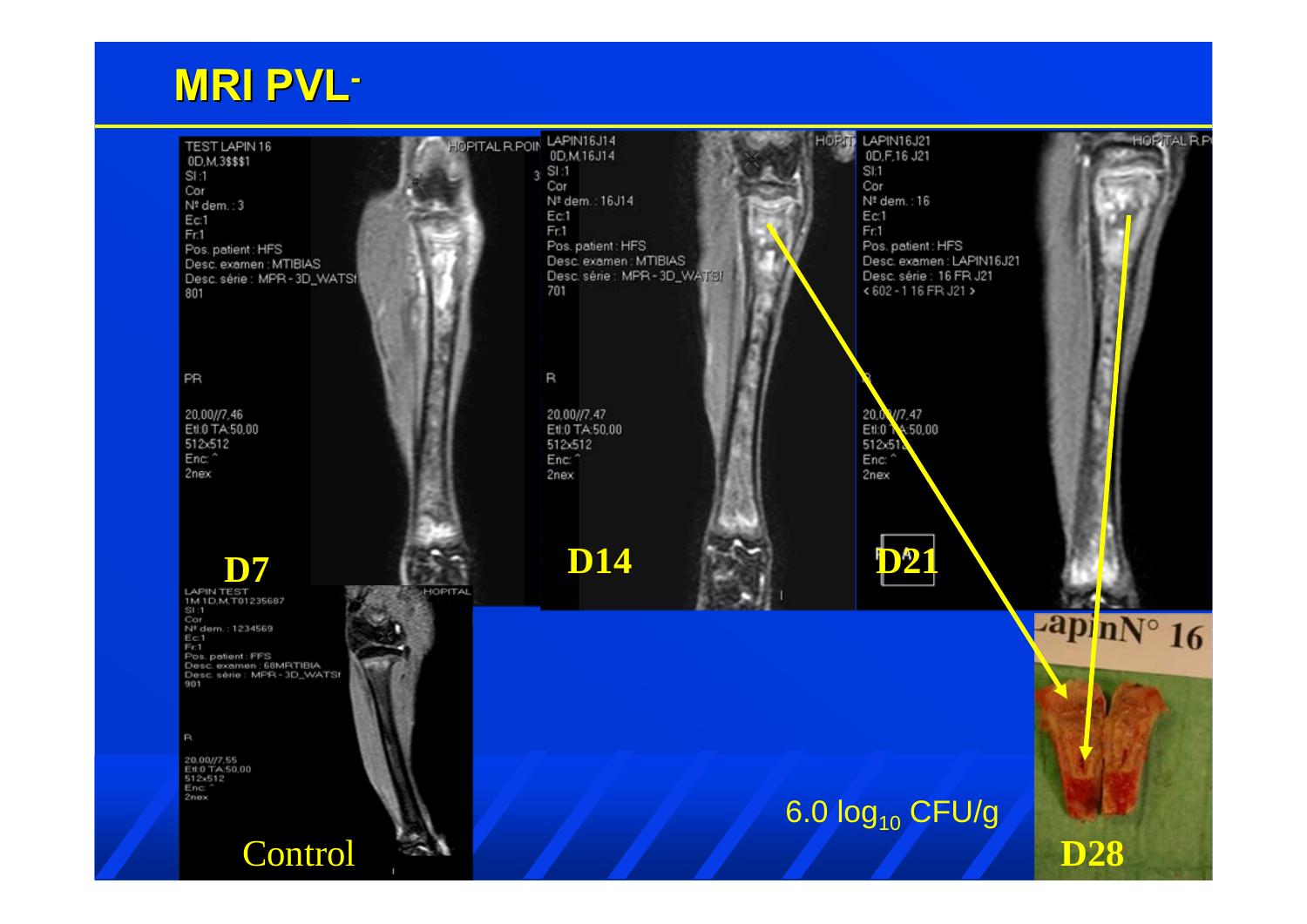#### **Results Results High Inoculum (4x10<sup>8</sup> CA-MRSA CFU)**

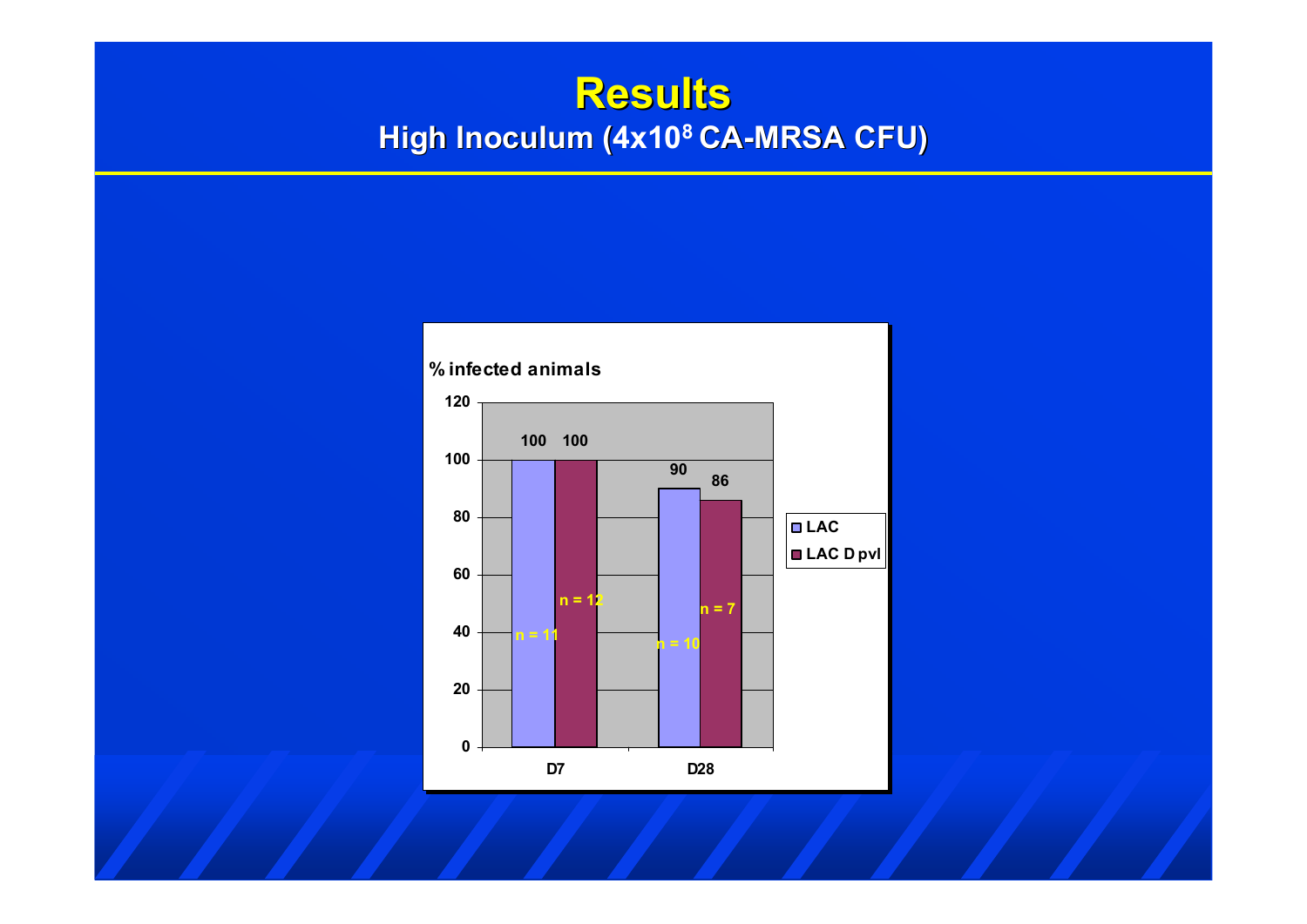#### **Results Results High Inoculum (4 x 10<sup>8</sup> CA-MRSA CFU)**



**\* Mann-Whitney non-parametric U-test**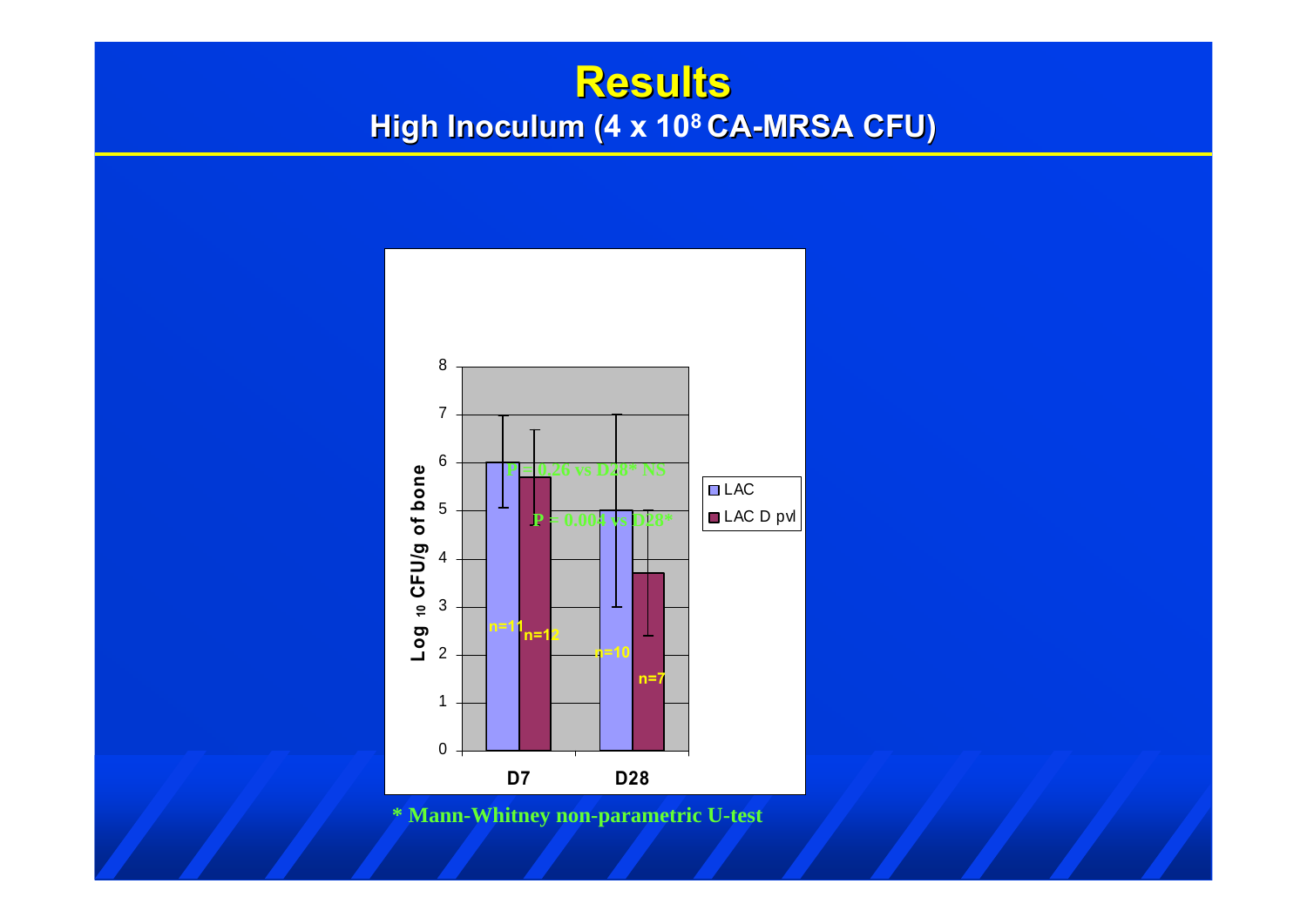#### **Results Results High Inoculum (4 x10<sup>8</sup> CA-MRSA CFU) Macroscopic findings Macroscopic findings**



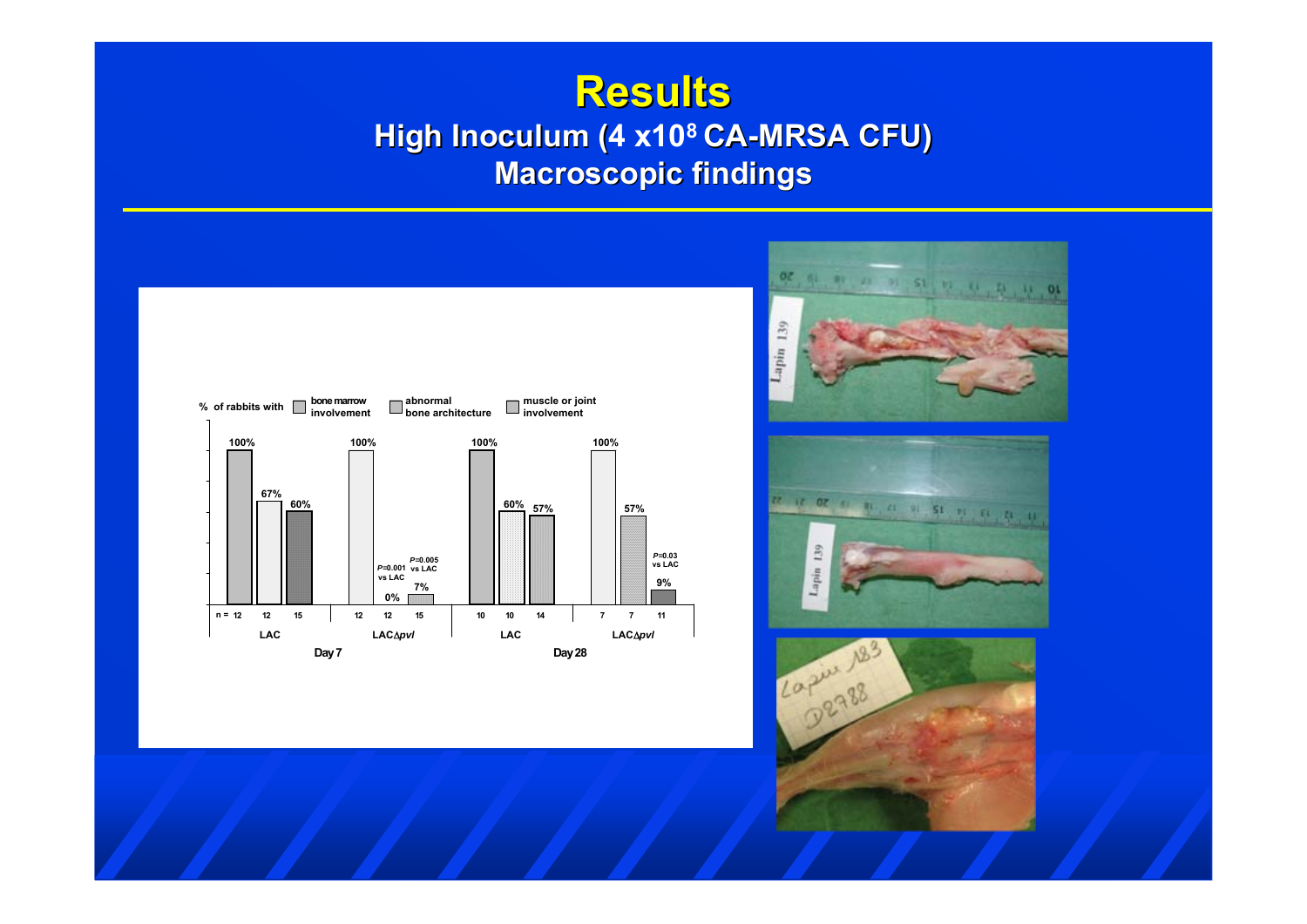### **High Inoculum (4x10<sup>8</sup> CA-MRSA) Radiographic and histological findings in a PVL<sup>+</sup>-infected rabbit on D28**



Deformation and widening of the entire diaphysis



#### BoneAbscess



#### Sequestrum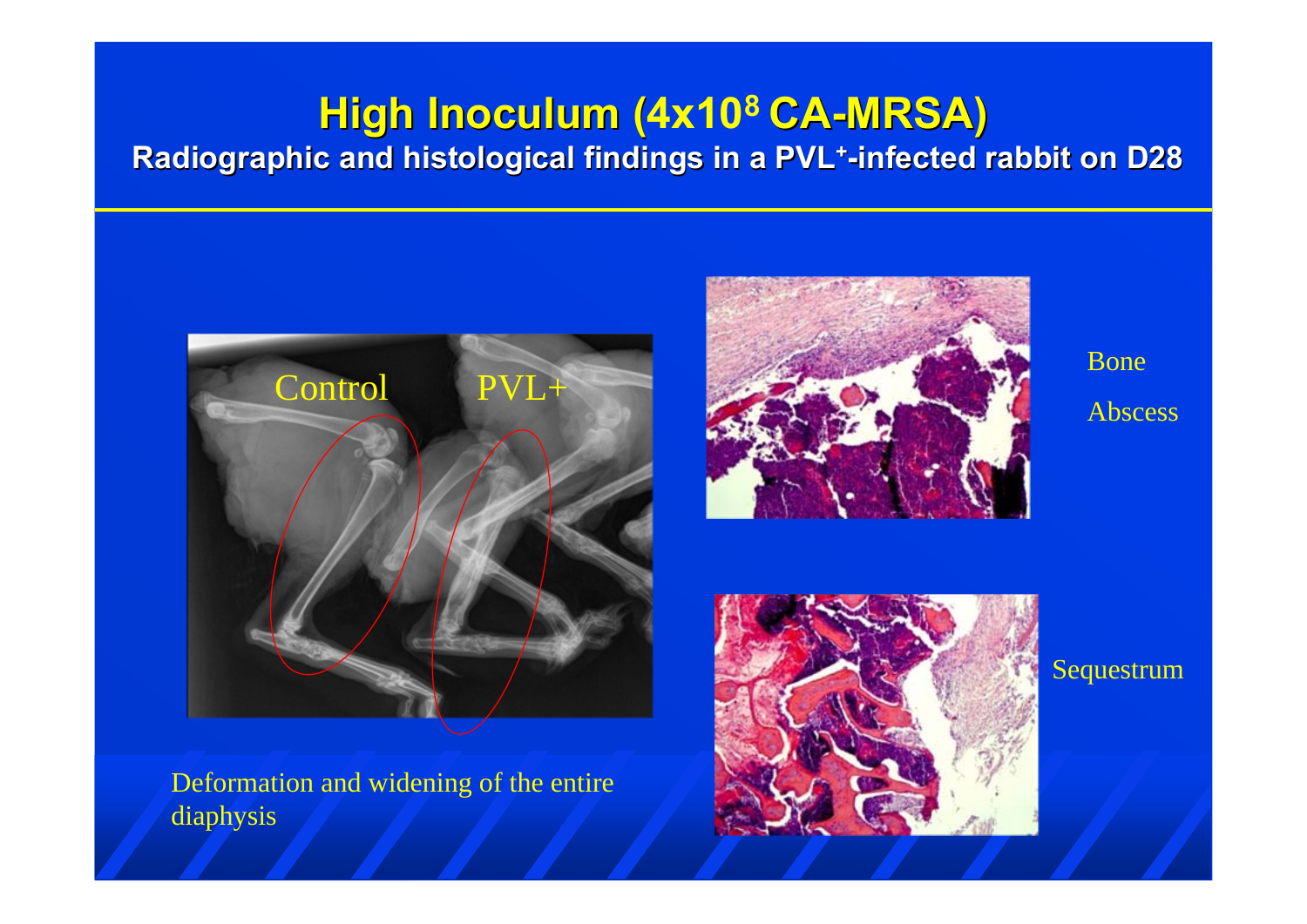### **High Inoculum**

#### **MRI and histological findings in a PVL<sup>+</sup> -infected rabbit on D28**

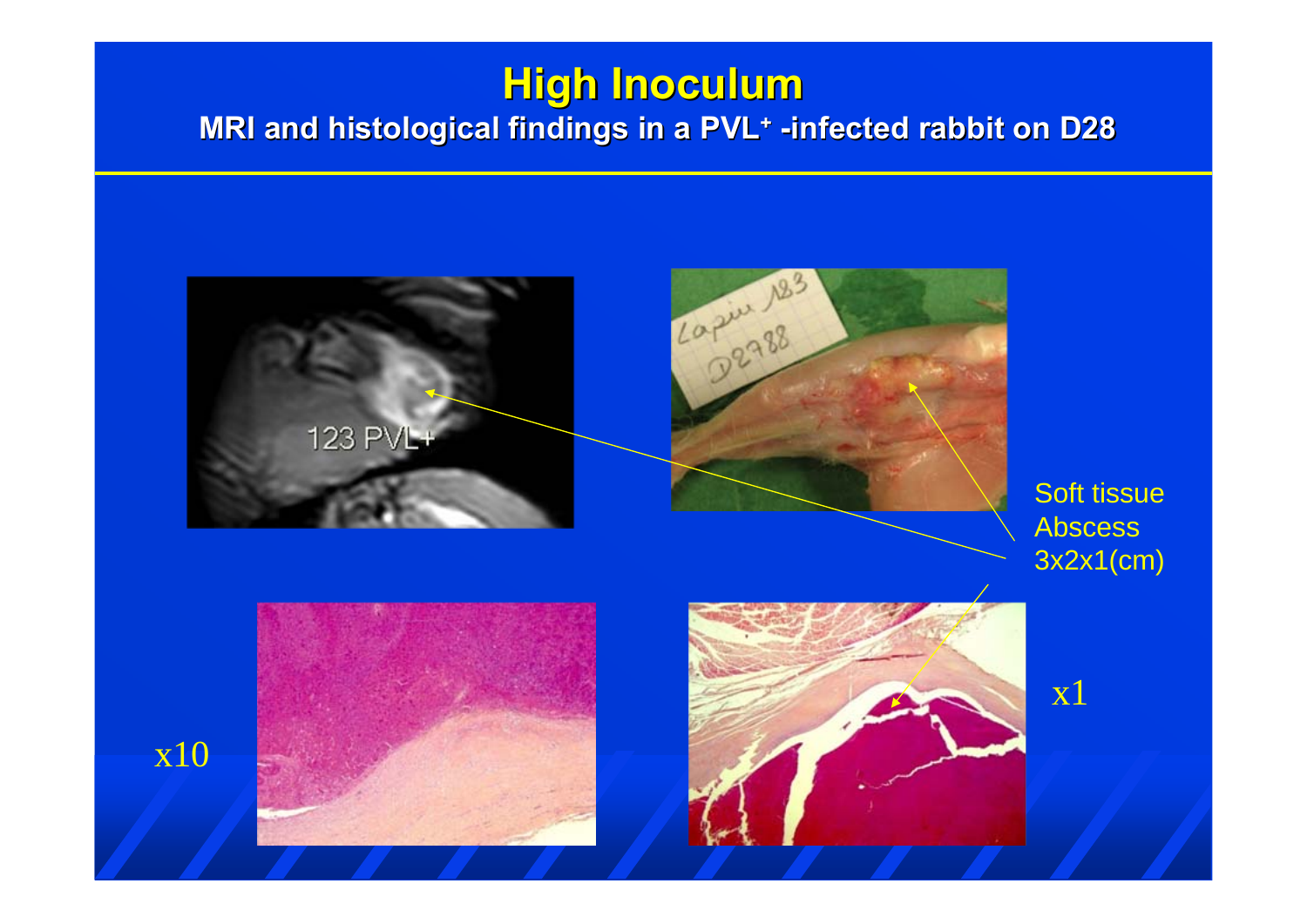## **High Inoculum**

#### **MRI and histological findings in a PVL<sup>+</sup> - infected rabbit that died on D8**





Pyomyositis Abscess in the joint cavity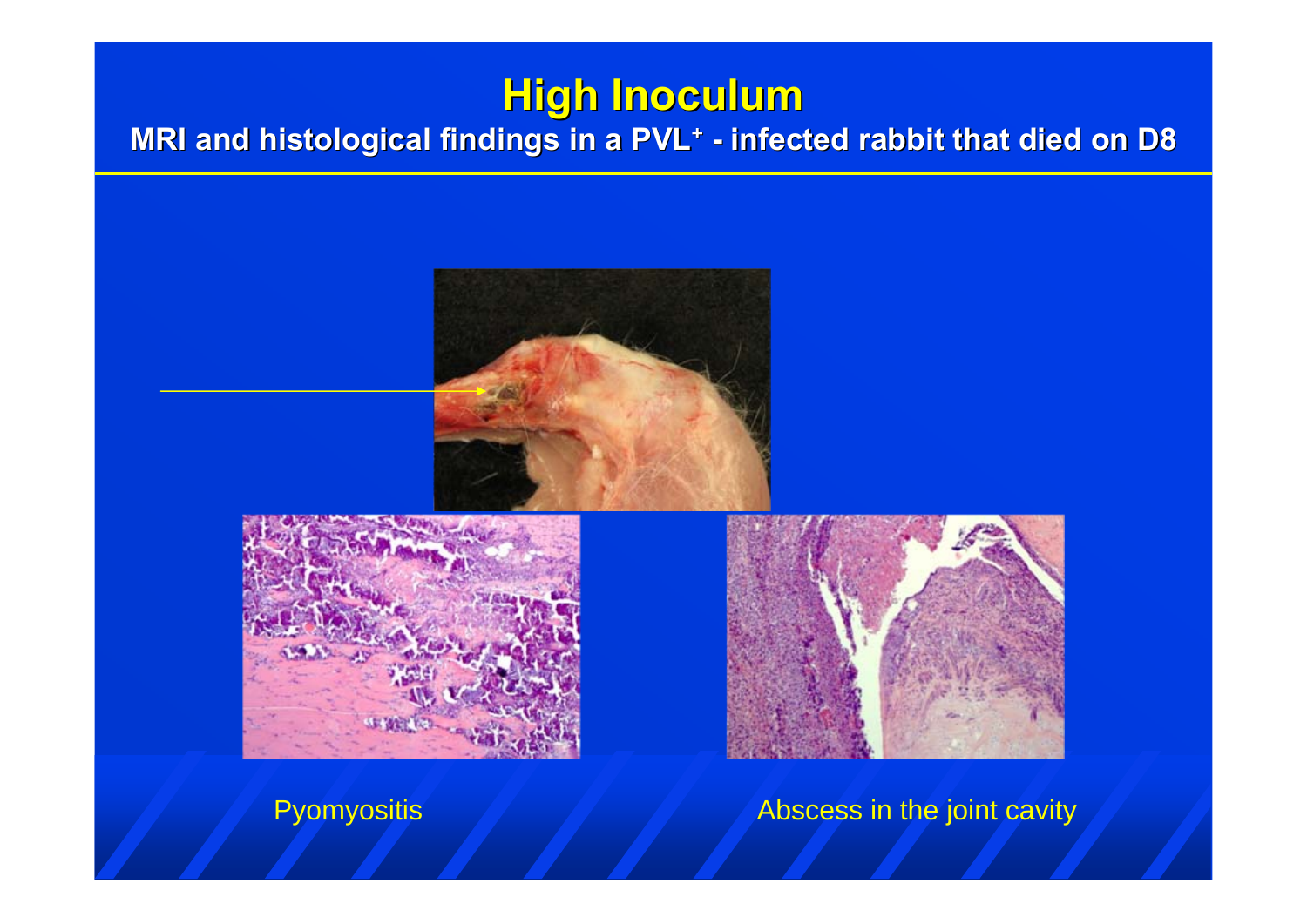# **Distribution of C-reactive protein (High inoculum)**

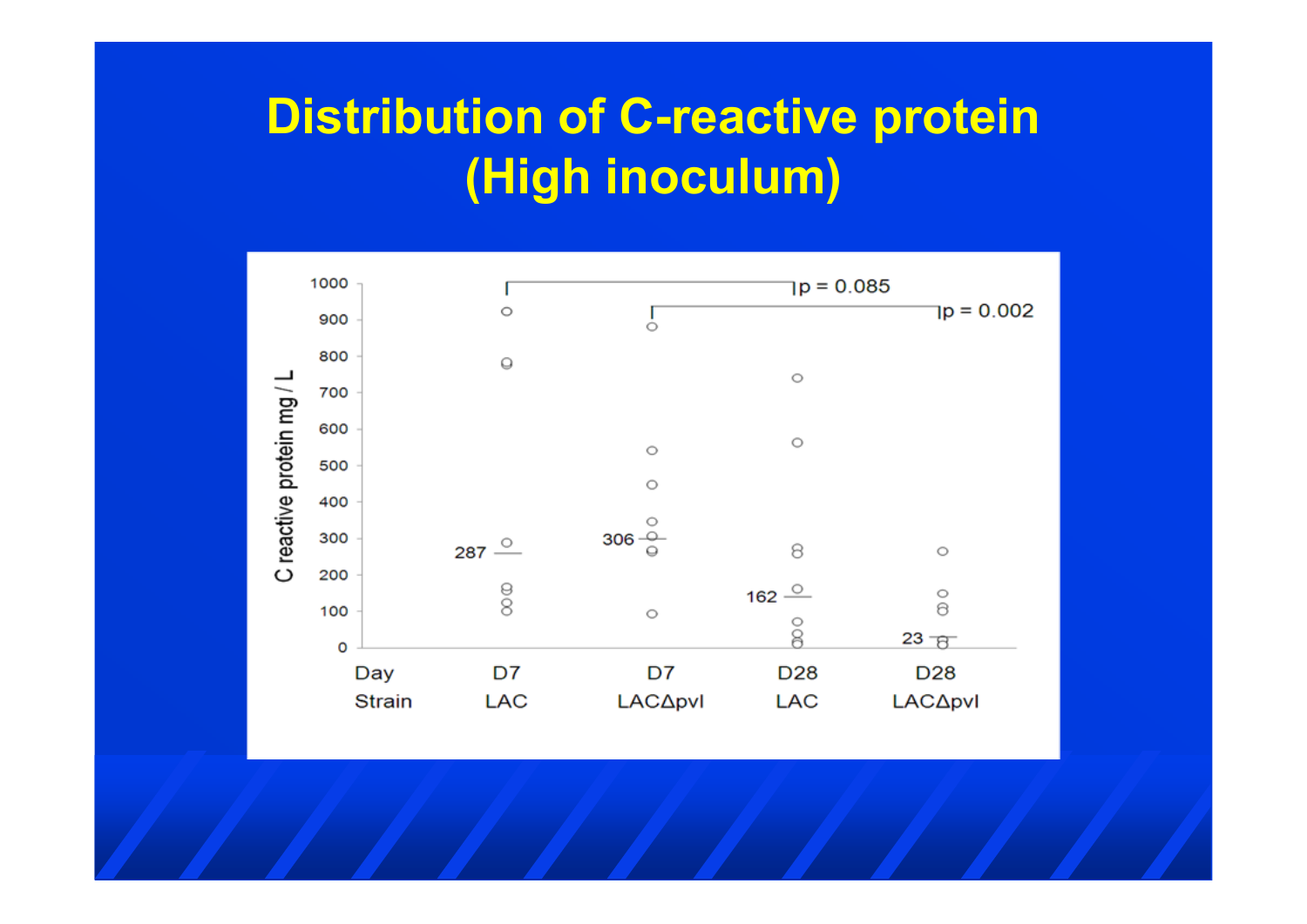# **Distribution of anti-PVL antibody levels in sera**